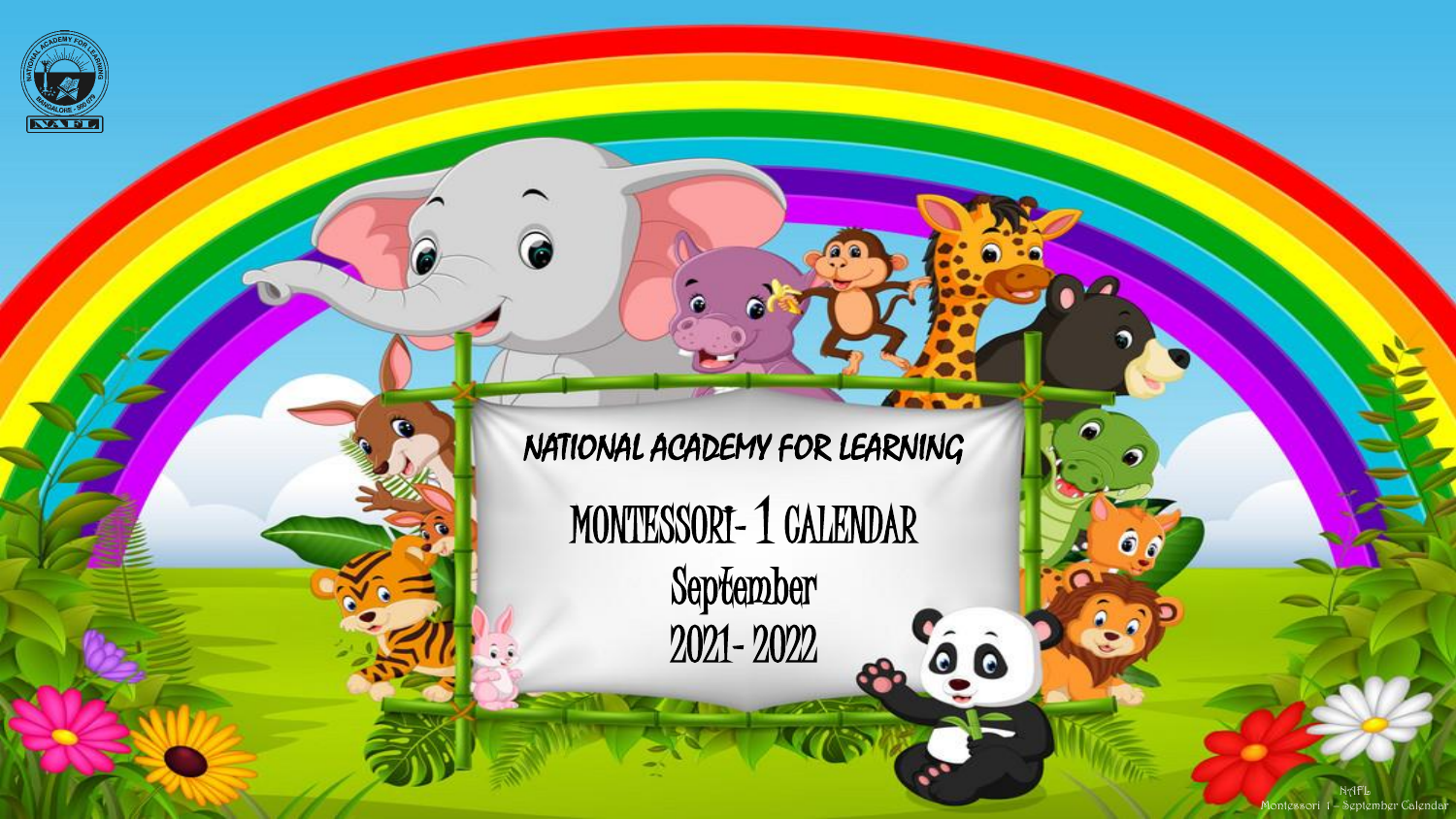## Montessori 1 September – Animal Kingdom

*Theme-based Synchronous Sessions: We discuss:*

•Names of domestic and wild animals •Domestic animals – habitat and food they eat •Wild animals – habitat and food they eat •Animals and the sounds they make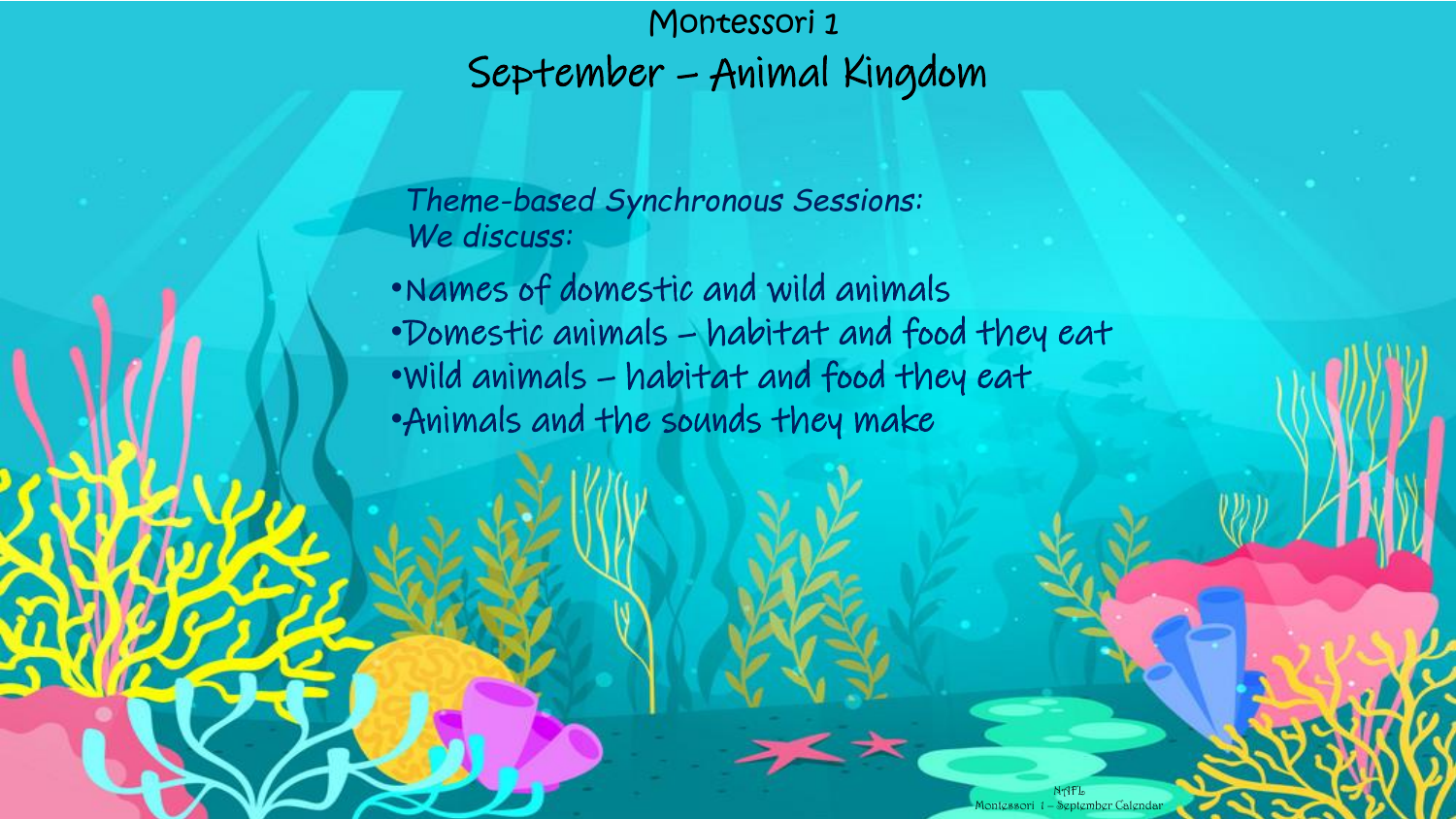## Montessori 1 September – Animal Kingdom

## *Asynchronous:*

•*Wellness videos* •*Rhymes* •*Stories* •*Simple crafts* •*Flash cards* •*EPL activities*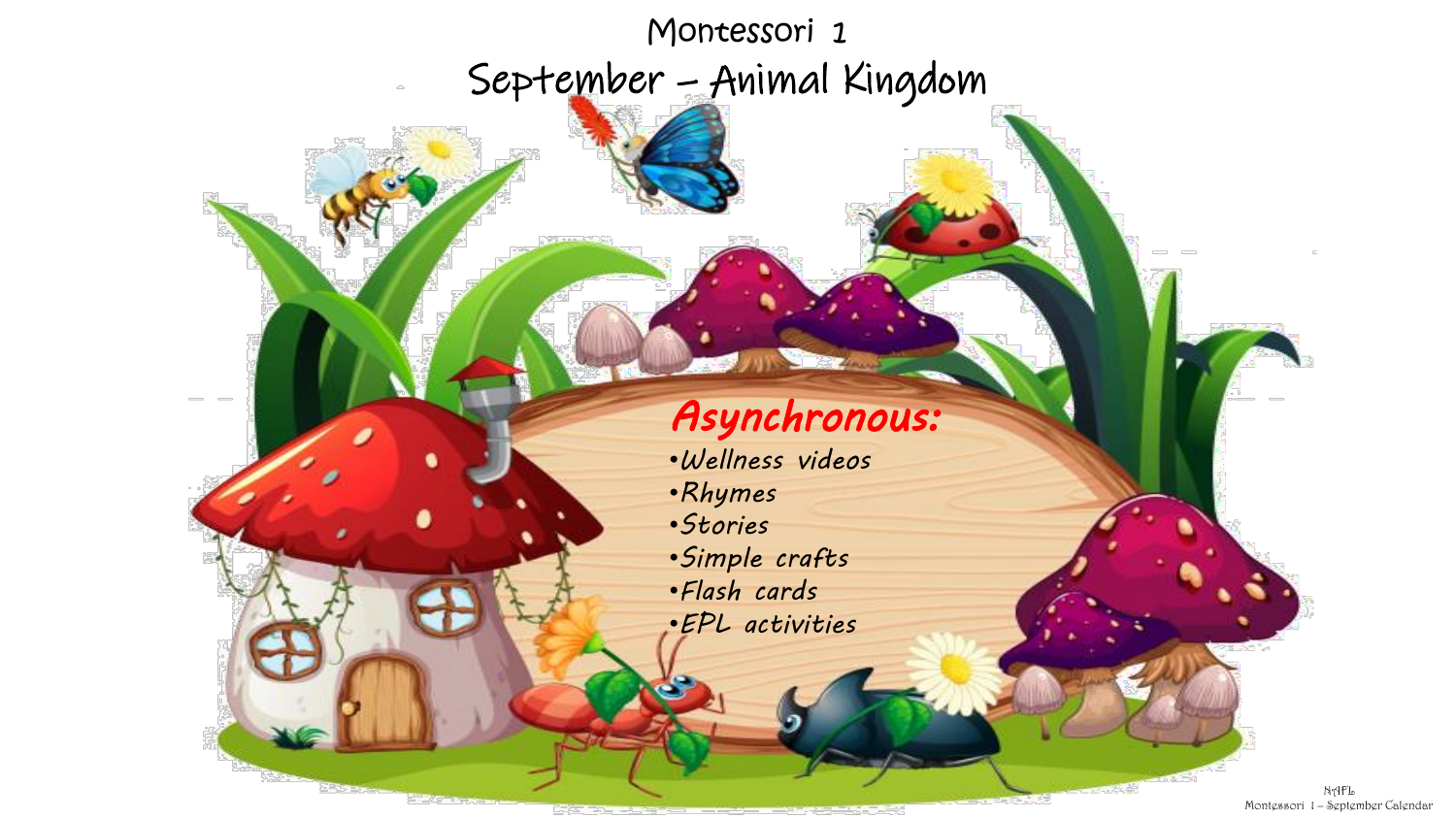Montessori 1

September – Animal Kingdom

## *Academic sessions:*

- Enrichment of vocabulary
- Sound discrimination with first and last sound activities.
- Introduction to Sand Paper Letters (i, u, c, a)
- Revision of counting numbers (1 to 10)
- Number recognition (1 to 10)

 $\bullet$ 

⊝

NAFL Montessori 1 – September Calendar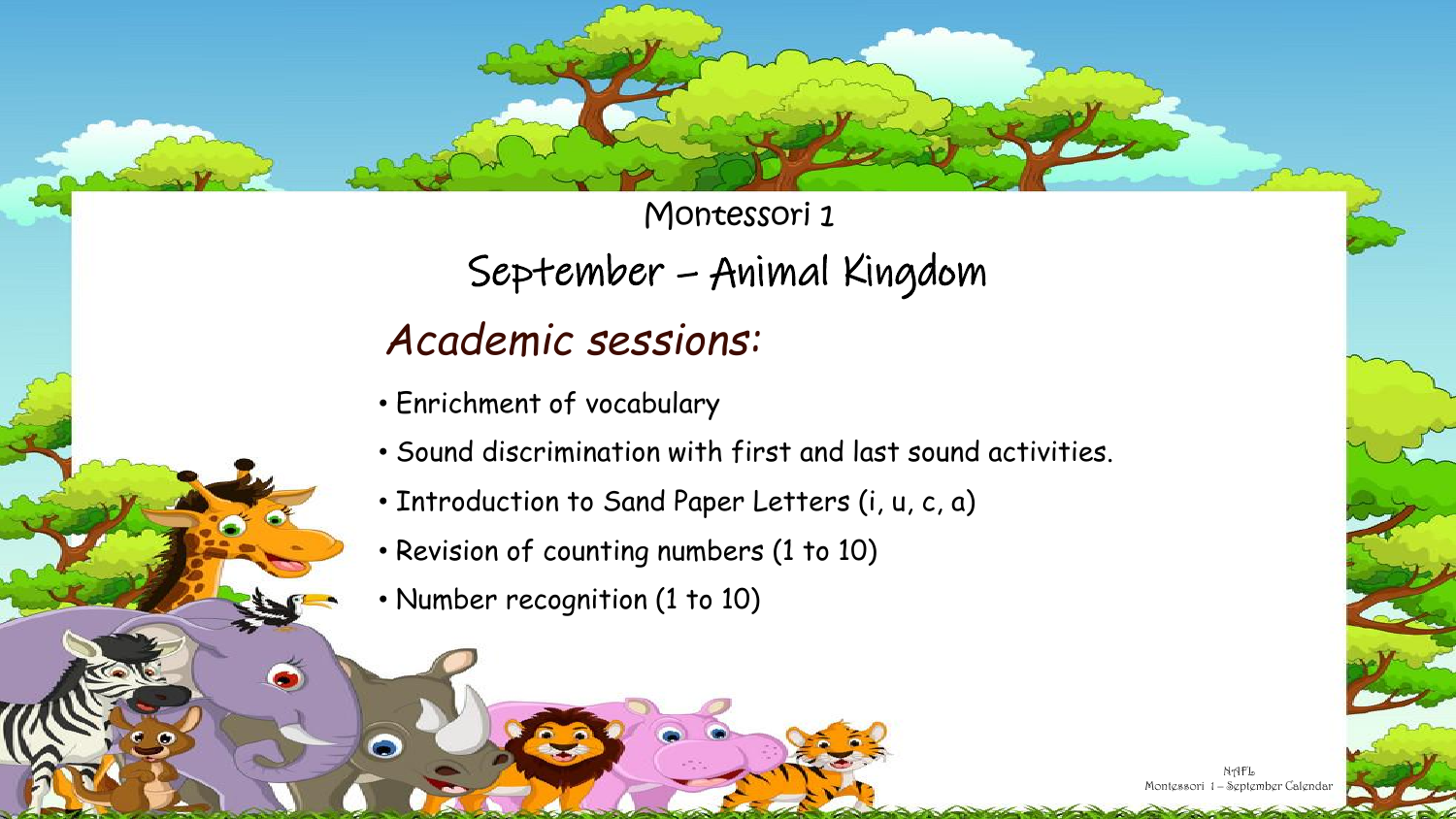Montessori 1

ଵ

 $\circledcirc$ 

Washington

September – Animal Kingdom

**Special Days:** September 7<sup>th</sup>: Dress up like your teacher September 9<sup>th</sup> : Ethnic wear September 21st: Dress in your favourite animal colour **Second** 

A

Commande

ā

and the August Calendary 1 – August Calendary 1 – August Calendary 1 – August Calendary 1 – August Calendary 1 NAFL Montessori 1 – September Calendar

 $00$ 

 $\widehat{\mathbf{e}}$ 

 $00$ 

 $20 -$